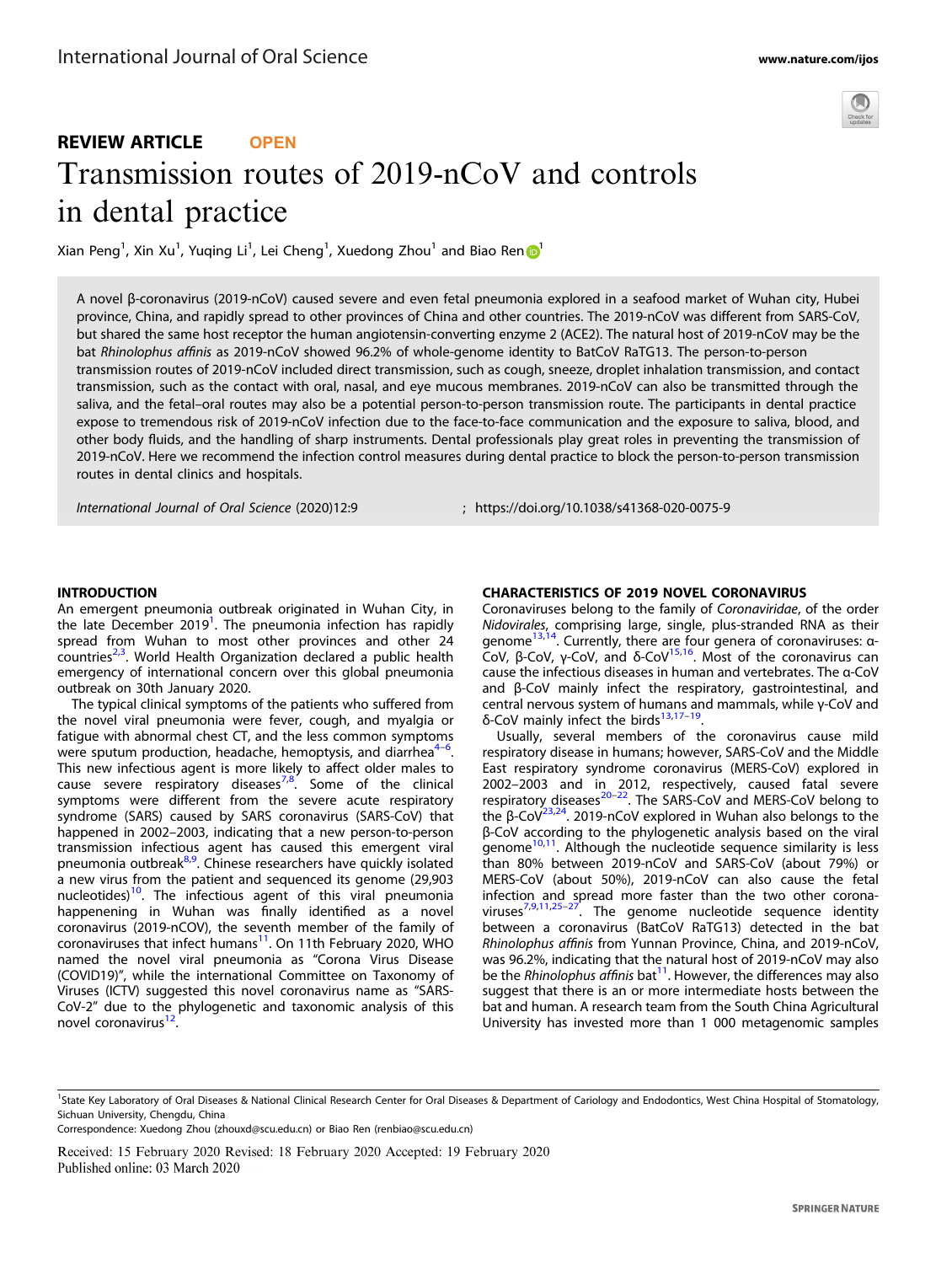$\overline{2}$ 

from pangolins, and found that 70% pangolins contained  $β$ -CoV<sup>28</sup>. One of the coronaviruses they isolated from the pangolins comprised a genome that was very similar with that from 2019-nCoV, and the genome sequence similarity was 99%, indicating that the pangolin may be the intermediate host of  $2019 - n \text{CoV}^{29}$ .

2019-nCoV possessed the typical coronavirus structure with the "spike protein" in the membrane envelope<sup>30</sup>, and also expressed other polyproteins, nucleoproteins, and membrane proteins, such as RNA polymerase, 3-chymotrypsin-like protease, papain-like protease, helicase, glycoprotein, and accessory proteins<sup>[10](#page-4-0),[11](#page-4-0),30</sup>. The S protein from coronavirus can bind to the receptors of the host to  $5$  procent from the continuum of  $2\pi$  and  $\frac{1}{2}$ ,  $\frac{3}{3}$ . Although there are four amino acid variations of S protein between 2019-nCoV and SARS-CoV, 2019-nCoV can also bind to the human angiotensinconverting enzyme 2 (ACE2), the same host receptor for SARS-CoV, as 2019-nCoV can bind to the ACE2 receptor from the cells from human, bat, civet cat, and pig, but it cannot bind to the cells without ACE2<sup>[11,33](#page-4-0)-[35](#page-4-0)</sup>. A recombinant ACE2-Ig antibody, a SARS-CoV-specific human monoclonal antibody, and the serum from a convalescent SARS-CoV-infected patient, which can neutralize 2019-nCoV, confirmed ACE2 as the host receptor for 2019-nCoV<sup>36-39</sup> The high affinity between ACE2 and 2019-nCoV S protein also suggested that the population with higher expression of ACE2 might be more susceptible to 2019-nCoV $40,41$ . The cellular serine protease TMPRSS2 also contributed to the S-protein priming of 2019-nCoV, indicating that the TMPRSS2 inhibitor might constitute a treatment option $36$ .

The common transmission routes of novel coronavirus include direct transmission (cough, sneeze, and droplet inhalation transmission) and contact transmission (contact with oral, nasal, and eye mucous membranes) $42$ . Although common clinical manifestations of novel coronavirus infection do not include eye symptoms, the analysis of conjunctival samples from confirmed and suspected cases of 2019-nCoV suggests that the transmission of 2019-nCoV is not limited to the respiratory tract<sup>[4](#page-4-0)</sup>, and that eye exposure may provide an effective way for the virus to enter the  $body<sup>43</sup>$ .

In addition, studies have shown that respiratory viruses can be transmitted from person to person through direct or indirect contact, or through coarse or small droplets, and 2019-nCoV can also be transmitted directly or indirectly through saliva<sup>44</sup>. Notably, a report of one case of 2019-nCoV infection in Germany indicates that transmission of the virus may also occur through contact with asymptomatic patients<sup>[45](#page-5-0)</sup>.

Studies have suggested that 2019-nCoV may be airborne through aerosols formed during medical procedures<sup>[46](#page-5-0)</sup>. It is notable that 2019-nCoV RNA could also be detected by rRT-PCR testing in a stool specimen collected on day 7 of the patient's illness<sup>47</sup>. However, the aerosol transmission route and the fecal–oral transmission route concerned by the public still need to be further studied and confirmed.

# POSSIBLE TRANSMISSION ROUTES OF 2019-NCOV IN DENTAL

Since 2019-nCoV can be passed directly from person to person by respiratory droplets, emerging evidence suggested that it may also be transmitted through contact and fomites<sup>43,48</sup>. In addition, the asymptomatic incubation period for individuals infected with 2019-nCov has been reported to be ~1–14 days, and after 24 days individuals were reported, and it was confirmed that those without symptoms can spread the virus $4,5,49$  $4,5,49$  $4,5,49$  $4,5,49$ . To et al. reported that live viruses were present in the saliva of infected individuals by viral culture method<sup>[43](#page-5-0)</sup>. Furthermore, it has been confirmed that 2019-nCov enters the cell in the same path as SARS coronavirus, that is, through the ACE2 cell receptor $25$ . 2019-nCoV can effectively use ACE2 as a receptor to invade cells, which may promote human-to-human transmission $11$ . ACE2<sup>+</sup> cells were found to be abundantly present throughout the respiratory tract, as well as the cells morphologically compatible with salivary gland duct epithelium in human mouth.  $ACE2^+$  epithelial cells of salivary gland ducts were demonstrated to be a class early targets of SARS-CoV infection<sup>50</sup>, and 2019-nCoV is likely to be the same situation, although no research has been reported so far.

Dental patients and professionals can be exposed to pathogenic microorganisms, including viruses and bacteria that infect the oral cavity and respiratory tract. Dental care settings invariably carry the risk of 2019-nCoV infection due to the specificity of its procedures, which involves face-to-face communication with patients, and frequent exposure to saliva, blood, and other body fluids, and the handling of sharp instruments. The pathogenic microorganisms can be transmitted in dental settings through inhalation of airborne microorganisms that can remain suspended in the air for long periods<sup>51</sup>, direct contact with blood, oral fluids, or other patient materials<sup>52</sup>, contact of conjunctival, nasal, or oral mucosa with droplets and aerosols containing microorganisms generated from an infected individual and propelled a short distance by coughing and talking without a mask $53,54$  $53,54$ , and indirect contact with contaminated instruments and/or environmental surfaces<sup>[50](#page-5-0)</sup>. Infections could be present through any of these conditions involved in an infected individual in dental clinics and hospitals, especially during the outbreak of 2019-nCoV (Fig. [1\)](#page-2-0).

#### Airborne spread

The airborne spread of SARS-Cov (severe acute respiratory syndrome coronavirus) is well-reported in many literatures. The dental papers show that many dental procedures produce aerosols and droplets that are contaminated with virus<sup>[55](#page-5-0)</sup>. Thus, droplet and aerosol transmission of 2019-nCoV are the most important concerns in dental clinics and hospitals, because it is hard to avoid the generation of large amounts of aerosol and droplet mixed with patient's saliva and even blood during dental practice<sup>53</sup>. In addition to the infected patient's cough and breathing, dental devices such as high-speed dental handpiece uses high-speed gas to drive the turbine to rotate at high speed and work with running water. When dental devices work in the patient's oral cavity, a large amount of aerosol and droplets mixed with the patient's saliva or even blood will be generated. Particles of droplets and aerosols are small enough to stay airborne for an extended period before they settle on environmental surfaces or enter the respiratory tract. Thus, the 2019-nCoV has the potential to spread through droplets and aerosols from infected individuals in dental clinics and hospitals.

#### Contact spread

A dental professional's frequent direct or indirect contact with human fluids, patient materials, and contaminated dental instruments or environmental surfaces makes a possible route to the spread of viruses $53$ . In addition, dental professionals and other patients have likely contact of conjunctival, nasal, or oral mucosa with droplets and aerosols containing microorganisms generated from an infected individual and propelled a short distance by coughing and talking without a mask. Effective infection control strategies are needed to prevent the spread of 2019-nCoV through these contact routines.

# Contaminated surfaces spread

Human coronaviruses such as SARS-CoV, Middle East Respiratory Syndrome coronavirus (MERS-CoV), or endemic human coronaviruses (HCoV) can persist on surfaces like metal, glass, or plastic for up to a couple of days $51,56$ . Therefore, contaminated surfaces that are frequently contacted in healthcare settings are a potential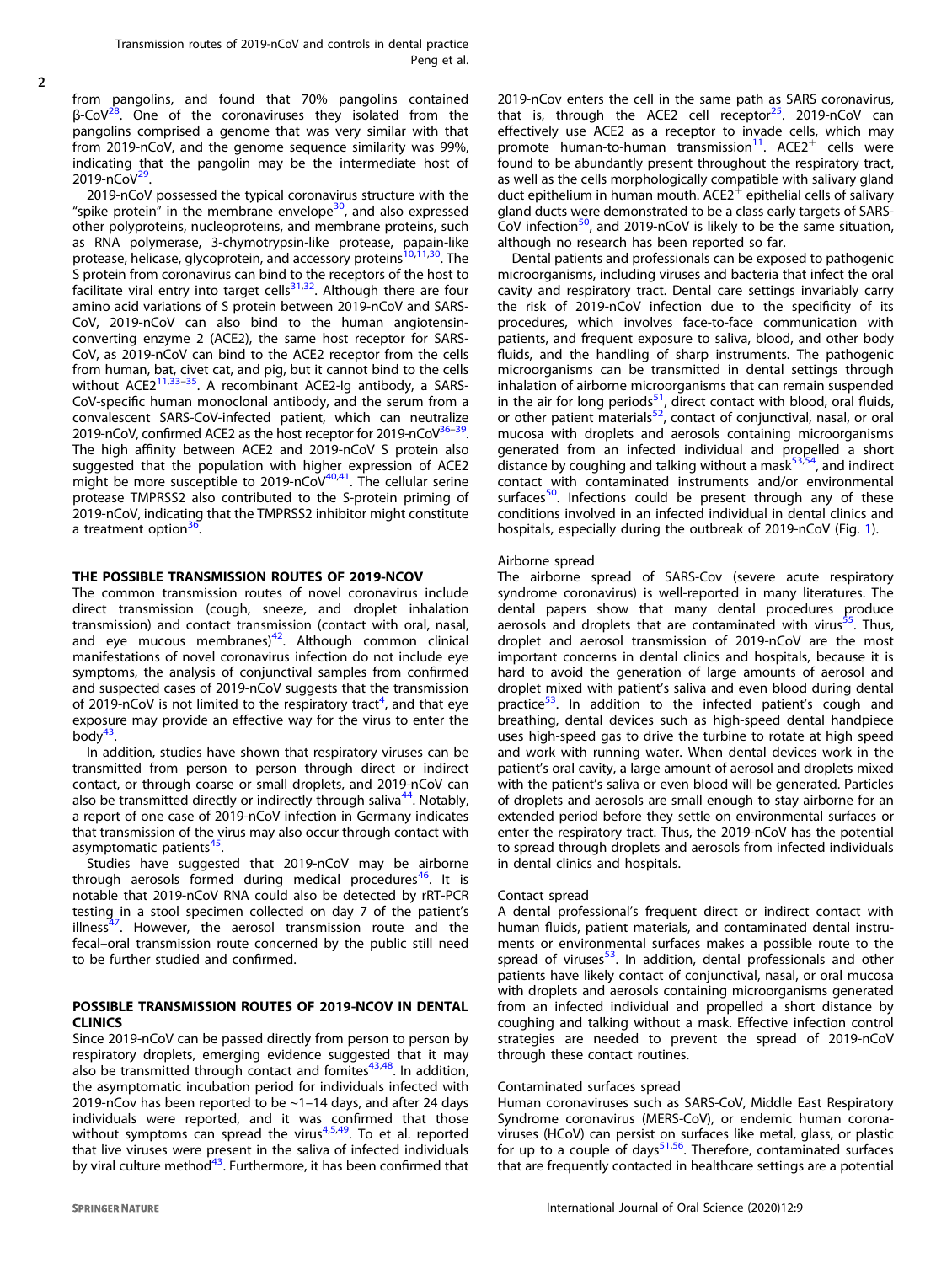3

<span id="page-2-0"></span>

Fig. 1 Illustration of transmission routes of 2019-nCoV in dental clinics and hospitals

source of coronavirus transmission. Dental practices derived droplets and aerosols from infected patients, which likely contaminate the whole surface in dental offices. In addition, it was shown at room temperature that HCoV remains infectious from 2 h up to 9 days, and persists better at 50% compared with 30% relative humidity. Thus, keeping a clean and dry environment in the dental office would help decrease the persistence of 2019 nCoV.

Dental professionals should be familiar with how 2019-nCoV is spread, how to identify patients with 2019-nCoV infection, and what extra-protective measures should be adopted during the practice, in order to prevent the transmission of 2019-nCoV. Here we recommend the infection control measures that should be followed by dental professionals, particularly considering the fact that aerosols and droplets were considered as the main spread routes of 2019-nCoV. Our recommendations are based on the Guideline for the Diagnosis and Treatment of Novel Coronavirus Pneumonia (the 5th edition) ([http://www.nhc.gov.cn/yzygj/s7653p/202002/](http://www.nhc.gov.cn/yzygj/s7653p/202002/3b09b894ac9b4204a79db5b8912d4440.shtml) [3b09b894ac9b4204a79db5b8912d4440.shtml\)](http://www.nhc.gov.cn/yzygj/s7653p/202002/3b09b894ac9b4204a79db5b8912d4440.shtml), the Guideline for the Prevention and Control of Novel Coronavirus Pneumonia in Medical Institutes (the 1st edition) [\(http://www.nhc.gov.cn/yzygj/s7659/](http://www.nhc.gov.cn/yzygj/s7659/202001/b91fdab7c304431eb082d67847d27e14.shtml) [202001/b91fdab7c304431eb082d67847d27e14.shtml\)](http://www.nhc.gov.cn/yzygj/s7659/202001/b91fdab7c304431eb082d67847d27e14.shtml), and the Guideline for the Use of Medical Protective Equipment in the Prevention and Control of Novel Coronavirus Pneumonia ([http://www.nhc.gov.cn/](http://www.nhc.gov.cn/yzygj/s7659/202001/e71c5de925a64eafbe1ce790debab5c6.shtml) [yzygj/s7659/202001/e71c5de925a64eafbe1ce790debab5c6.shtml\)](http://www.nhc.gov.cn/yzygj/s7659/202001/e71c5de925a64eafbe1ce790debab5c6.shtml)

released by the National Health Commission of the People's Republic of China, and the practice experience in West China Hospital of Stomatology related to the outbreak of 2019-nCoV transmission.

# Patient evaluation

First of all, dental professionals should be able to identify a suspected case of COVID-19. To date that this paper was drafted, the National Health Commission of the People's Republic of China has released the 5th edition of the Guideline for the Diagnosis and Treatment of Novel Coronavirus Pneumonia. In general, a patient with COVID-19 who is in the acute febrile phase of the disease is not recommended to visit the dental clinic. If this does occur, the dental professional should be able to identify the patient with suspected 2019-nCoV infection, and should not treat the patient in the dental clinic, but immediately quarantine the patient and report to the infection control department as soon as possible, particularly in the epidemic period of 2019-nCoV.

The body temperature of the patient should be measured in the first place. A contact-free forehead thermometer is strongly recommended for the screening. A questionnaire should be used to screen patients with potential infection of 2019-nCoV before they could be led to the dental chair-side. These questions should include the following: (1) Do you have fever or experience fever within the past 14 days? (2) Have you experienced a recent onset of respiratory problems, such as a cough or difficulty in breathing within the past 14 days? (3) Have you, within the past 14 days, traveled to Wuhan city and its surrounding areas, or visited the neighborhood with documented 2019-nCoV transmission? (4) Have you come into contact with a patient with confirmed 2019 nCoV infection within the past 14 days? (5) Have you come into contact with people who come from Wuhan city and its surrounding areas, or people from the neighborhood with recent documented fever or respiratory problems within the past 14 days? (6) Are there at least two people with documented experience of fever or respiratory problems within the last 14 days having close contact with you? (7) Have you recently participated in any gathering, meetings, or had close contact with many unacquainted people?

If a patient replies "yes" to any of the screening questions, and his/her body temperature is below 37.3 °C, the dentist can defer the treatment until 14 days after the exposure event. The patient should be instructed to self-quarantine at home and report any fever experience or flu-like syndrome to the local health department. If a patient replies "yes" to any of the screening questions, and his/her body temperature is no less than 37.3 °C, the patient should be immediately quarantined, and the dental professionals should report to the infection control department of the hospital or the local health department. If a patient replies "no" to all the screening questions, and his/her body temperature is below 37.3 °C, the dentist can treat the patient with extraprotection measures, and avoids spatter or aerosol-generating procedures to the best. If a patient replies "no" to all the screening questions, but his/her body temperature is no less than 37.3 °C,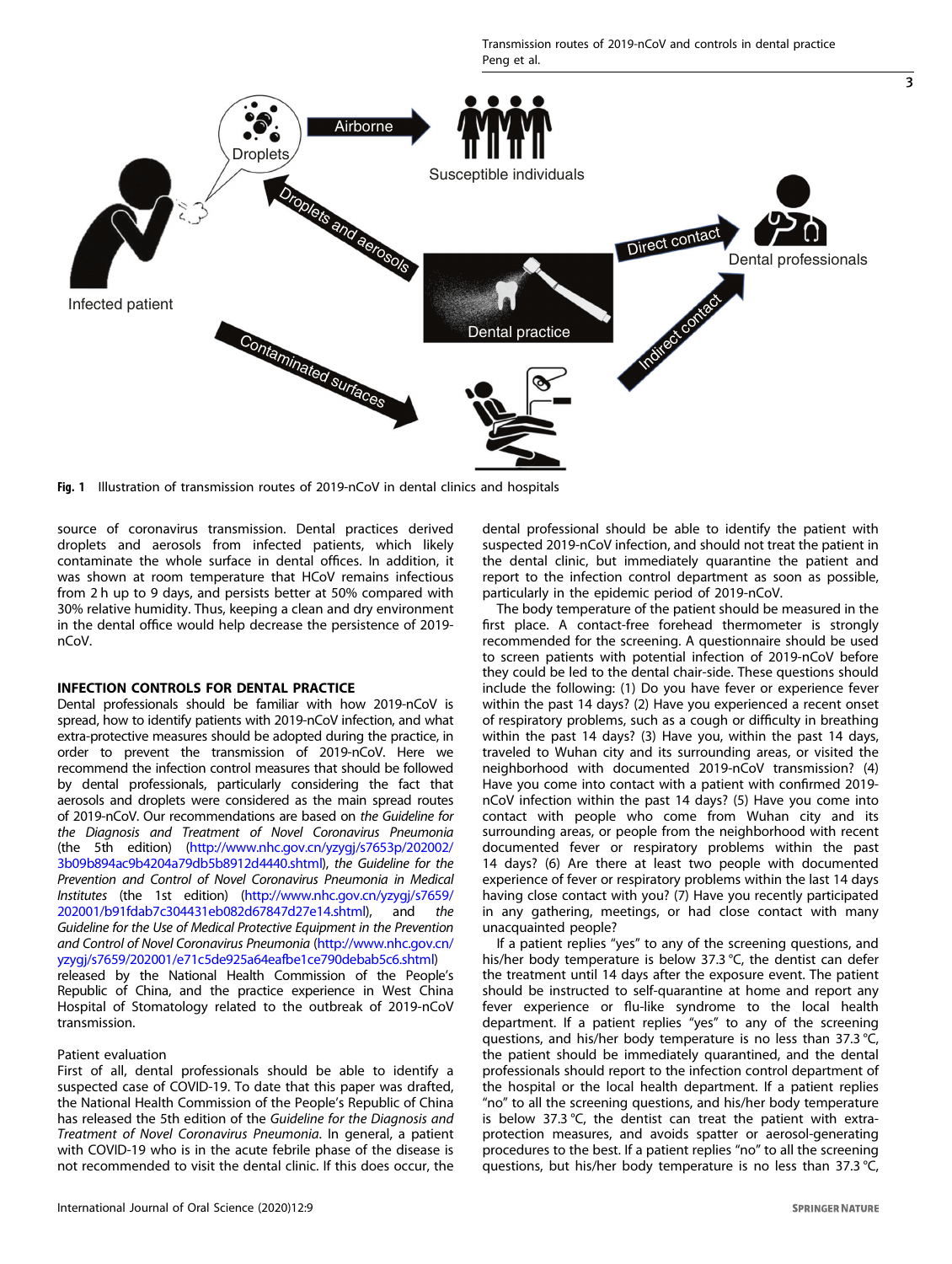4

the patient should be instructed to the fever clinics or special clinics for COVID-19 for further medical care.

## Hand hygiene

Fecal–oral transmission has been reported for 2019-nCoV, which underlines the importance of hand hygiene for dental practice. Although appropriate hand hygiene is the routine prerequisite for dental practice, hand-washing compliance is relatively low, which imposes a great challenge to the infection control during the epidemic period of 2019-nCoV transmission. Reinforcement for good hand hygiene is of the utmost importance. A two-beforeand-three-after hand hygiene guideline is proposed by the infection control department of the West China Hospital of Stomatology, Sichuan University, to reinforce the compliance of hand washing. Specifically, the oral professionals should wash their hands before patient examination, before dental procedures, after touching the patient, after touching the surroundings and equipment without disinfection, and after touching the oral mucosa, damaged skin or wound, blood, body fluid, secretion, and excreta. More caution should be taken for the dental professionals to avoid touching their own eyes, mouth, and nose.

# Personal protective measures for the dental professionals

At present, there is no specific guideline for the protection of dental professionals from 2019-nCoV infection in the dental clinics and hospitals. Although no dental professional has been reported to acquire 2019-nCoV infection to the date the paper was drafted, the last experience with the SARS coronavirus has shown vast numbers of acquired infection of medical professionals in hospital settings<sup>57</sup>. Since airborne droplet transmission of infection is considered as the main route of spread, particularly in dental clinics and hospitals, barrier-protection equipment, including protective eyewear, masks, gloves, caps, face shields, and protective outwear, is strongly recommended for all healthcare givers in the clinic/hospital settings during the epidemic period of 2019-nCoV.

Based on the possibility of the spread of 2019-nCoV infection, three-level protective measures of the dental professionals are recommended for specific situations. (1) Primary protection (standard protection for staff in clinical settings). Wearing disposable working cap, disposable surgical mask, and working clothes (white coat), using protective goggles or face shield, and disposable latex gloves or nitrile gloves if necessary. (2) Secondary protection (advanced protection for dental professionals). Wearing disposable doctor cap, disposable surgical mask, protective goggles, face shield, and working clothes (white coat) with disposable isolation clothing or surgical clothes outside, and disposable latex gloves. (3) Tertiary protection (strengthened protection when contact patient with suspected or confirmed 2019-nCoV infection). Although a patient with 2019-nCoV infection is not expected to be treated in the dental clinic, in the unlikely event that this does occur, and the dental professional cannot avoid close contact, special protective outwear is needed. If protective outwear is not available, working clothes (white coat) with extra disposable protective clothing outside should be worn. In addition, disposable doctor cap, protective goggles, face shield, disposable surgical mask, disposable latex gloves, and impermeable shoe cover should be worn.

# Mouthrinse before dental procedures

A preoperational antimicrobial mouthrinse is generally believed to reduce the number of oral microbes. However, as instructed by the Guideline for the Diagnosis and Treatment of Novel Coronavirus Pneumonia (the 5th edition) released by the National Health Commission of the People's Republic of China, chlorhexidine, which is commonly used as mouthrinse in dental practice, may not be effective to kill 2019-nCoV. Since 2019-nCoV is vulnerable to oxidation, preprocedural mouthrinse containing oxidative agents such as 1% hydrogen peroxide or 0.2% povidone is recommended, for the purpose of reducing the salivary load of oral microbes, including potential 2019-nCoV carriage. A preprocedural mouthrinse would be most useful in cases when rubber dam cannot be used.

# Rubber dam isolation

The use of rubber dams can significantly minimize the production of saliva- and blood-contaminated aerosol or spatter, particularly in cases when high-speed handpieces and dental ultrasonic devices are used. It has been reported that the use of rubber dam could significantly reduce airborne particles in ~3-foot diameter of the operational field by  $70\%$ <sup>58</sup>. When rubber dam is applied, extra high-volume suction for aerosol and spatter should be used during the procedures along with regular suction<sup>59</sup>. In this case, the implementation of a complete four-hand operation is also necessary. If rubber dam isolation is not possible in some cases, manual devices, such as Carisolv and hand scaler, are recommended for caries removal and periodontal scaling, in order to minimize the generation of aerosol as much as possible.

# Anti-retraction handpiece

The high-speed dental handpiece without anti-retraction valves may aspirate and expel the debris and fluids during the dental procedures. More importantly, the microbes, including bacteria and virus, may further contaminate the air and water tubes within the dental unit, and thus can potentially cause cross-infection. Our study has shown that the anti-retraction high-speed dental handpiece can significantly reduce the backflow of oral bacteria and HBV into the tubes of the handpiece and dental unit as compared with the handpiece without anti-retraction function<sup>60</sup>. Therefore, the use of dental handpieces without anti-retraction function should be prohibited during the epidemic period of COVID-19. Anti-retraction dental handpiece with specially designed anti-retractive valves or other anti-reflux designs are strongly recommended as an extra preventive measure for crossinfection $59$ . Therefore, the use of dental handpieces without antiretraction function should be prohibited during the epidemic period of COVID-19. Anti-retraction dental handpiece with specially designed anti-retractive valves or other anti-reflux designs are strongly recommended as an extra preventive measure for cross-infection.

# Disinfection of the clinic settings

Medical institutions should take effective and strict disinfection measures in both clinic settings and public area. The clinic settings should be cleaned and disinfected in accordance with the Protocol for the Management of Surface Cleaning and Disinfection of Medical Environment (WS/T 512-2016) released by the National Health Commission of the People's Republic of China. Public areas and appliances should also be frequently cleaned and disinfected, including door handles, chairs, and desks. The elevator should be disinfected regularly. People taking elevators should wear masks correctly and avoid direct contact with buttons and other objects.

# Management of medical waste

The medical waste (including disposable protective equipment after use) should be transported to the temporary storage area of the medical institute timely. The reusable instrument and items should be pretreated, cleaned, sterilized, and properly stored in accordance with the Protocol for the Disinfection and Sterilization of Dental Instrument (WS 506-2016) released by the National Health Commission of the People's Republic of China. The medical and domestic waste generated by the treatment of patients with suspected or confirmed 2019-nCoV infection are regarded as infectious medical waste. Double-layer yellow color medical waste package bags and "gooseneck" ligation should be used. The surface of the package bags should be marked and disposed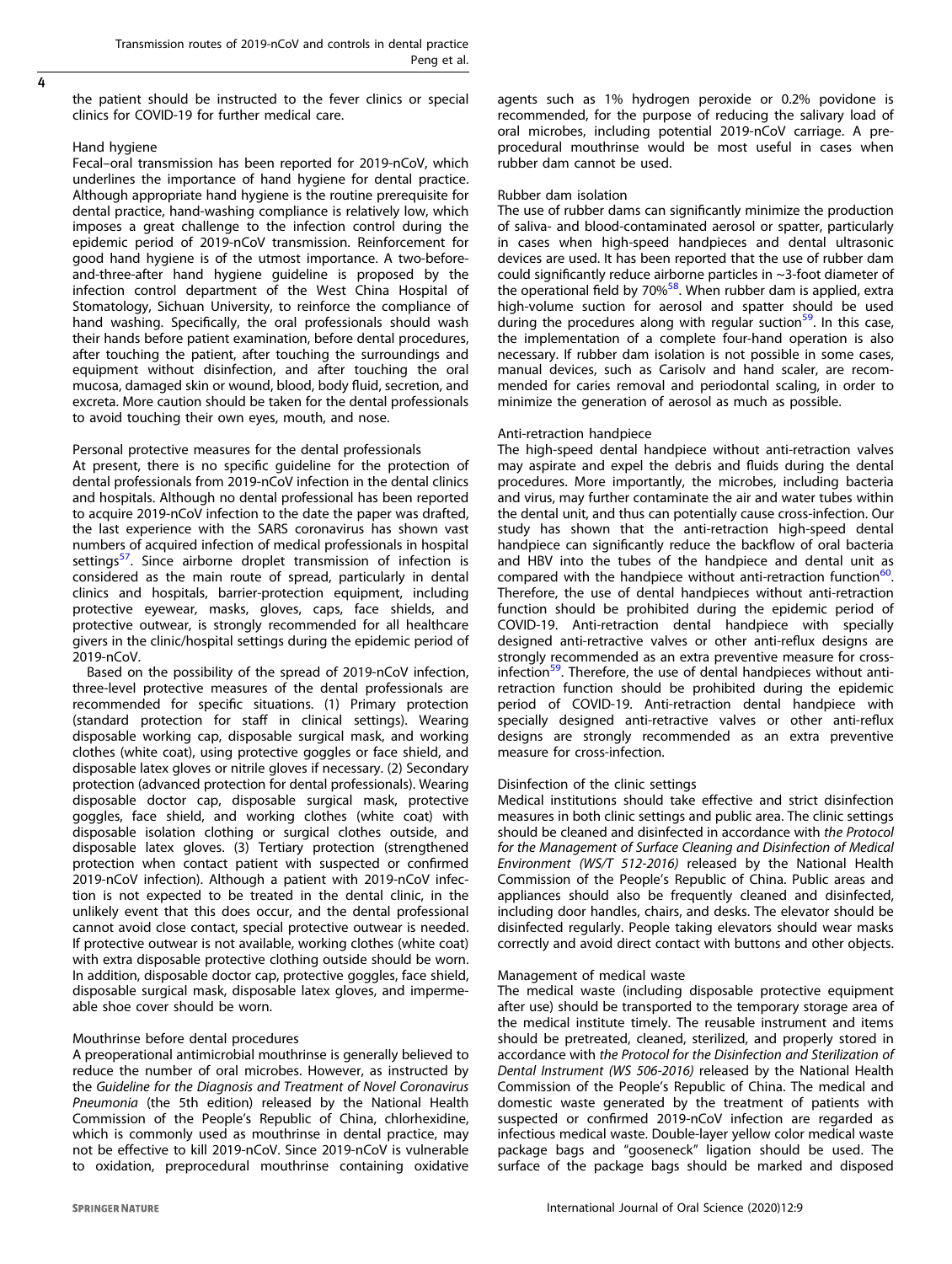# <span id="page-4-0"></span>**SUMMARY**

Since December 2019, the newly discovered coronavirus (2019nCov) has caused the outbreak of pneumonia in Wuhan and throughout China. 2019-nCov enters host cells through human cell receptor ACE2, the same with SARS-CoV, but with higher binding affinity<sup>61</sup>. The rapidly increasing number of cases and evidence of human-to-human transmission suggested that the virus was more contagious than SARS-CoV and MERS-CoV9,25,27[,61](#page-5-0). By mid-February 2020, a large number of infections of medical staff have been reported<sup>62</sup>, and the specific reasons for the failure of protection need to be further investigated. Although clinics such as stomatology have been closed during the epidemic, a large number of emergency patients still go to the dental clinics and hospitals for treatment. We have summarized the possible transmission routes of 2019-nCov in stomatology, such as the airborne spread, contact spread, and contaminated surface spread. We also reviewed several detailed practical strategies to block virus transmission to provide a reference for preventing the transmission of 2019-nCov during dental diagnosis and treatment, including patient evaluation, hand hygiene, personal protective measures for the dental professionals, mouthrinse before dental procedures, rubber dam isolation, anti-retraction handpiece, disinfection of the clinic settings, and management of medical waste.

This study was supported by the Emergency Project of Sichuan University (0082604151013, XZ).

X.Z. conceived and designed the structure of this review; X.Z., X.X., X.P., Y.L., and B.R. wrote the paper; X.Z. revised the paper.

**Competing interests:** The authors declare no competing interests.

#### **REFERENCES**

- 1. Zhu, N. et al. A novel coronavirus from patients with pneumonia in China, 2019. N. Engl. J. Med. <https://doi.org/10.1056/NEJMoa2001017> (2020).
- 2. Wang, C., Horby, P. W., Hayden, F. G. & Gao, G. F. A novel coronavirus outbreak of global health concern. Lancet 395, 470-473 (2020).
- 3. Liu, T. et al. Transmission dynamics of 2019 novel coronavirus (2019-nCoV). The Lancet. Available at SSRN: [https://ssrn.com/abstract](https://ssrn.com/abstract=3526307)=3526307 (2020).
- 4. Huang, C. et al. Clinical features of patients infected with 2019 novel coronavirus in Wuhan, China. Lancet 395, 497–506 (2020).
- 5. Guan, W.-j. et al. Clinical characteristics of 2019 novel coronavirus infection in China. Preprint at <https://www.medrxiv.org/content/10.1101/2020.02.06.20020974v1> (2020).
- 6. Wang, D. et al. Clinical characteristics of 138 hospitalized patients with 2019 novel coronavirus-infected pneumonia in Wuhan, China. JAMA [https://doi.org/10.1001/](https://doi.org/10.1001/jama.2020.1585) [jama.2020.1585](https://doi.org/10.1001/jama.2020.1585) (2020).
- 7. Chen, N. et al. Epidemiological and clinical characteristics of 99 cases of 2019 novel coronavirus pneumonia in Wuhan, China: a descriptive study. Lancet 395, 507–513 (2020).
- 8. Chan, J. F.-W. et al. A familial cluster of pneumonia associated with the 2019 novel coronavirus indicating person-to-person transmission: a study of a family cluster. Lancet 395, 514–523 (2020).
- 9. Li, Q. et al. Early transmission dynamics in Wuhan, China, of novel coronavirus–infected pneumonia. N. Engl. J. Med. <https://doi.org/10.1056/NEJMoa2001316> (2020).
- 10. Wu, F. et al. A new coronavirus associated with human respiratory disease in China. Nature <https://doi.org/10.1038/s41586-020-2008-3> (2020).
- 11. Zhou, P. et al. A pneumonia outbreak associated with a new coronavirus of probable bat origin. Nature <https://doi.org/10.1038/s41586-020-2012-7> (2020).
- 12. Gorbalenya, A. E. et al. Severe acute respiratory syndrome-related coronavirus: The species and its viruses—a statement of the Coronavirus Study Group. Preprint at <https://www.biorxiv.org/content/10.1101/2020.02.07.937862v1> (2020).
- 13. Fehr, A. R. & Perlman, S. Coronaviruses: an overview of their replication and pathogenesis. Methods Mol. Biol. 1282, 1–23 (2015).
- 14. Gorbalenya, A., Enjuanes, L., Ziebuhr, J. & Snijder, E. Nidovirales: evolving the largest RNA virus genome. Virus Res. 117, 17-37 (2006).
- 15. Nakagawa, K., Lokugamage, K. G. & Makino, S. in Advances in Virus Research (ed John Ziebuhr) vol. 96, 165–192 (Academic Press, 2016).
- 16. Fan, Y., Zhao, K., Shi, Z.-L. & Zhou, P. Bat coronaviruses in China. Viruses 11, 210 (2019).
- 17. Perlman, S. & Netland, J. Coronaviruses post-SARS: update on replication and pathogenesis. Nat. Rev. Microbiol. 7, 439–450 (2009).
- 18. Weiss, S. & Leibowitz, J. Coronavirus pathogenesis. Adv. Virus Res. 81, 85–<sup>164</sup> (2011).
- 19. Yin, Y. & Wunderink, R. G. MERS, SARS and other coronaviruses as causes of pneumonia. Respirology 23, 130–137 (2018).
- 20. Holmes, K. V. SARS-associated coronavirus. N. Engl. J. Med. 348, 1948-1951 (2003).
- 21. Falsey, A. R. & Walsh, E. E. Novel coronavirus and severe acute respiratory syndrome. Lancet 361, 1312–1313 (2003).
- 22. The Lancet. MERS-CoV: a global challenge. Lancet 381, 1960 (2013).
- 23. Al-Tawfiq, J. A., Zumla, A. & Memish, Z. A. Coronaviruses: severe acute respiratory syndrome coronavirus and Middle East respiratory syndrome coronavirus in travelers. Curr. Opin. Infect. Dis. 27, 411–417 (2014).
- 24. Song, Z. et al. From SARS to MERS, thrusting coronaviruses into the spotlight. Viruses <https://doi.org/10.3390/v11010059> (2019).
- 25. de Wit, E., van Doremalen, N., Falzarano, D. & Munster, V. J. SARS and MERS: recent insights into emerging coronaviruses. Nat. Rev. Microbiol. 14, 523–<sup>534</sup> (2016).
- 26. Al-Tawfiq, J. A., Zumla, A. & Memish, Z. A. Coronaviruses: severe acute respiratory syndrome coronavirus and Middle East respiratory syndrome coronavirus in travelers. Curr. Opin. Infect. Dis. 27, 411–417 (2014).
- 27. Bai, Y., Nie, X. & Wen, C. Epidemic prediction of 2019-nCoV in Hubei province and comparison with SARS in Guangdong province. The lancet. Available at SSRN: [https://ssrn.com/abstract](https://ssrn.com/abstract=3531427)=3531427 (2020).
- 28. Liu, P., Chen, W. & Chen, J.-P. Viral metagenomics revealed sendai virus and coronavirus infection of malayan pangolins (Manis javanica). Viruses 11, 979 (2019).
- 29. Wahba, L. et al. Identification of a pangolin niche for a 2019-nCoV-like coronavirus through an extensive meta-metagenomic search. Preprint at [https://](https://www.biorxiv.org/content/10.1101/2020.02.08.939660v2) [www.biorxiv.org/content/10.1101/2020.02.08.939660v2](https://www.biorxiv.org/content/10.1101/2020.02.08.939660v2) (2020).
- 30. Li, F. Structure, function, and evolution of coronavirus spike proteins. Annu. Rev. Virol. 3, 237–261 (2016).
- 31. Hantak, M. P., Qing, E., Earnest, J. T. & Gallagher, T. Tetraspanins: architects of viral entry and exit platforms. J. Virol. <sup>93</sup>, e01429–e01417 (2019).
- 32. Belouzard, S., Millet, J. K., Licitra, B. N. & Whittaker, G. R. Mechanisms of coronavirus cell entry mediated by the viral spike protein. Viruses 4, 1011–<sup>1033</sup> (2012).
- 33. Wan, Y., Shang, J., Graham, R., Baric, R. S. & Li, F. Receptor recognition by novel coronavirus from Wuhan: an analysis based on decade-long structural studies of SARS. J. Virol. <https://doi.org/10.1128/jvi.00127-20> (2020).
- 34. Chai, X. et al. Specific ACE2 expression in cholangiocytes may cause liver damage after 2019-nCoV infection. Preprint at [https://www.biorxiv.org/content/10.1101/](https://www.biorxiv.org/content/10.1101/2020.02.03.931766v1) [2020.02.03.931766v1](https://www.biorxiv.org/content/10.1101/2020.02.03.931766v1) (2020).
- 35. Fan, C., Li, K., Ding, Y., Lu, W. L. & Wang, J. ACE2 expression in kidney and testis may cause kidney and testis damage after 2019-nCoV infection. Preprint at <https://www.medrxiv.org/content/10.1101/2020.02.12.20022418v1> (2020).
- 36. Hoffmann, M. et al. The novel coronavirus 2019 (2019-nCoV) uses the SARScoronavirus receptor ACE2 and the cellular protease TMPRSS2 for entry into target cells. Preprint at [https://www.biorxiv.org/content/10.1101/2020.01.31.929042v1.](https://www.biorxiv.org/content/10.1101/2020.01.31.929042v1.full) [full](https://www.biorxiv.org/content/10.1101/2020.01.31.929042v1.full) (2020).
- 37. Huang, Q. & Herrmann, A. Fast assessment of human receptor-binding capability of 2019 novel coronavirus (2019-nCoV). Preprint at [https://www.biorxiv.org/](https://www.biorxiv.org/content/10.1101/2020.02.01.930537v1) [content/10.1101/2020.02.01.930537v1](https://www.biorxiv.org/content/10.1101/2020.02.01.930537v1) (2020).
- 38. Lei, C. et al. Potent neutralization of 2019 novel coronavirus by recombinant ACE2- Ig. Preprint at <https://www.biorxiv.org/content/10.1101/2020.02.01.929976v2> (2020).
- 39. Tian, X. et al. Potent binding of 2019 novel coronavirus spike protein by a SARS coronavirus-specific human monoclonal antibody. Emerg. Microbes. Infect. 9, 382–385. <https://doi.org/10.1080/22221751.2020.1729069> (2020).
- 40. Zhao, Y. et al. Single-cell RNA expression profiling of ACE2, the putative receptor of Wuhan 2019-nCov. Preprint at [https://www.biorxiv.org/content/10.1101/](https://www.biorxiv.org/content/10.1101/2020.01.26.919985v1) [2020.01.26.919985v1](https://www.biorxiv.org/content/10.1101/2020.01.26.919985v1) (2020).
- 41. Guy, J. L., Lambert, D. W., Warner, F. J., Hooper, N. M. & Turner, A. J. Membraneassociated zinc peptidase families: comparing ACE and ACE2. Biochim. Biophysi. Acta 1751, 2–8 (2005).